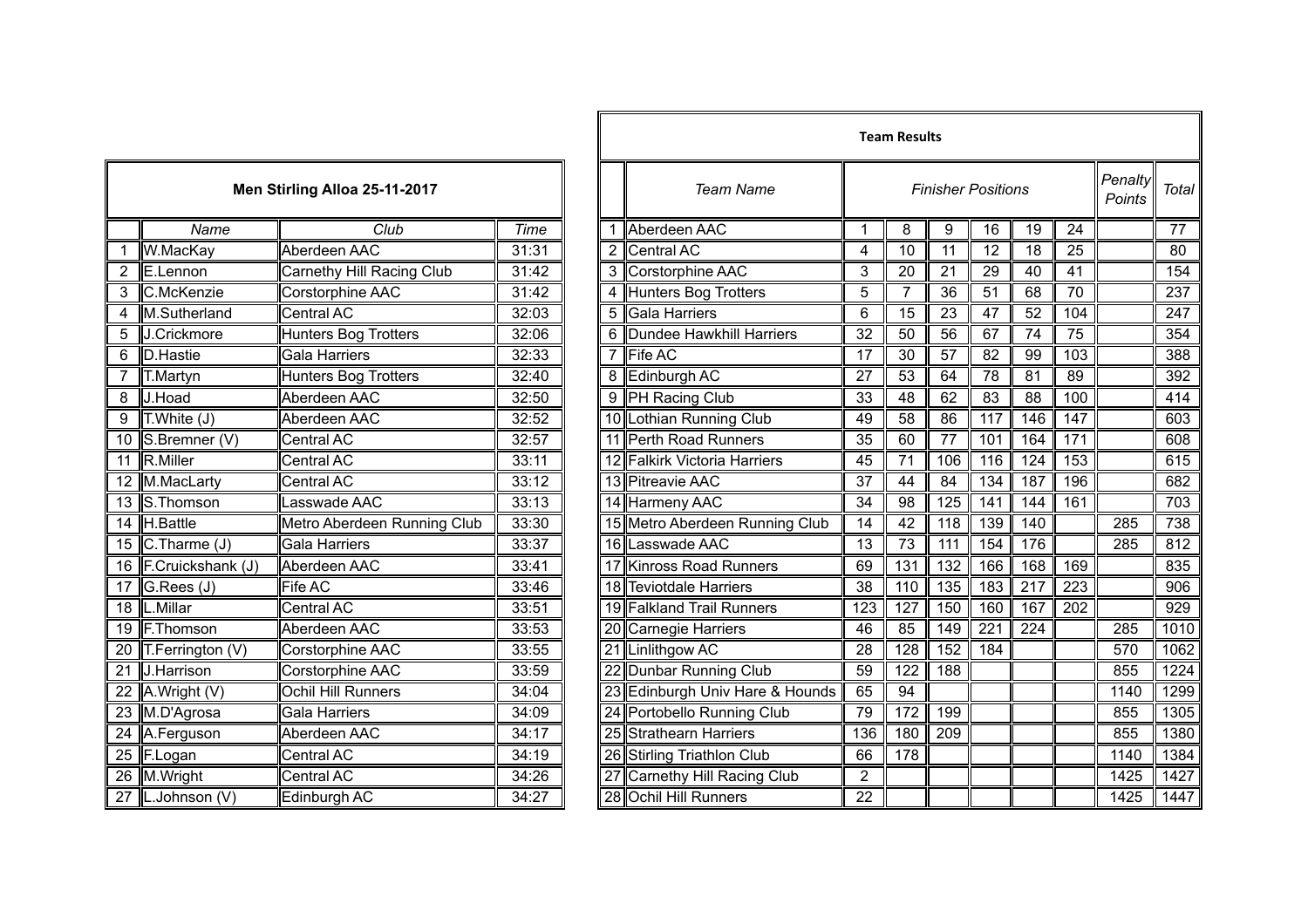|    | 28 J.Redding                    | Linlithgow AC                    | 34:33 |  | 29 Livingston AC               | 163              | 228              |                 |       |
|----|---------------------------------|----------------------------------|-------|--|--------------------------------|------------------|------------------|-----------------|-------|
|    | 29 A.Christy                    | Corstorphine AAC                 | 34:39 |  | 30 Ferranti AAC                | 113              |                  |                 |       |
|    | 30 S.Fernando (J)               | Fife AC                          | 34:45 |  | 31 Lomond Hill Runners AAC     | 156              |                  |                 |       |
|    | 31 E.Webster                    | Aberdeen AAC                     | 34:52 |  | 32 Scottish Prison Service AAC | $\overline{211}$ |                  |                 |       |
|    | 32 B.Gibson (V)                 | <b>Dundee Hawkhill Harriers</b>  | 34:56 |  |                                |                  |                  |                 |       |
|    | 33 D.Jubb                       | PH Racing Club                   | 35:05 |  |                                |                  |                  |                 |       |
| 34 | D.O'Looney (V)                  | Harmeny AAC                      | 35:06 |  | <b>Masters Teams</b>           |                  |                  |                 |       |
|    | $35$ M.Bax                      | Perth Road Runners               | 35:09 |  | <b>Team Name</b>               |                  | <b>Positions</b> |                 | Total |
| 36 | R.Ward (V)                      | Hunters Bog Trotters             | 35:11 |  | 1 Corstorphine AAC             | $\overline{2}$   | $\overline{14}$  | 18              | 34    |
| 37 | E.Ross                          | Pitreavie AAC                    | 35:12 |  | 2 Dundee Hawkhill Harriers     | 5                | $\overline{12}$  | 26              | 43    |
| 38 | R.Anderson                      | <b>Teviotdale Harriers</b>       | 35:25 |  | 3 Lothian Running Club         | 11               | 16               | 22              | 49    |
| 39 | A.Odentz (J)                    | Aberdeen AAC                     | 35:25 |  | 4 Hunters Bog Trotters         | 7                | $\overline{25}$  | $\overline{34}$ | 66    |
| 40 | D.McKinnon                      | Corstorphine AAC                 | 35:33 |  | 5 Gala Harriers                | 10               | 13               | 50              | 73    |
|    | 41 A.Brockie                    | Corstorphine AAC                 | 35:38 |  | 6 Central AC                   | 1                | $\overline{31}$  | 43              | 75    |
|    | 42 S.Buchan (V)                 | Metro Aberdeen Running Club      | 35:39 |  | 7 Fife AC                      | 15               | 29               | $\overline{32}$ | 76    |
|    | 43 S.Murray                     | Aberdeen AAC                     | 35:43 |  | 8 Harmeny AAC                  | 6                | 28               | 46              | 80    |
| 44 | $J.$ Adam $(J)$                 | <b>Pitreavie AAC</b>             | 35:45 |  | 9 Carnegie Harriers            | 9                | $\overline{21}$  | 66              | 96    |
|    | 45 P.Moffet                     | <b>Falkirk Victoria Harriers</b> | 35:49 |  | 10 Edinburgh AC                | 4                | 42               | $\overline{51}$ | 97    |
| 46 | P.Keiran (V)                    | Carnegie Harriers                | 35:50 |  | 11 Kinross Road Runners        | 19               | 52               | 53              | 124   |
| 47 | C.Mattocks (V)                  | Gala Harriers                    | 35:53 |  | 12 Perth Road Runners          | 20               | 30               | 80              | 130   |
| 48 | D.Monaghan                      | PH Racing Club                   | 35:59 |  | 13 PH Racing Club              | 24               | 41               | 74              | 139   |
|    | 49 $\mathbb{C}$ . Partridge (V) | Lothian Running Club             | 36:30 |  | 14 Falkirk Victoria Harriers   | 33               | 45               | 70              | 148   |
| 50 | B.Scott(V)                      | <b>Dundee Hawkhill Harriers</b>  | 36:32 |  | 15 Falkland Trail Runners      | 44               | 48               | 67              | 159   |
| 51 | W.Townsend                      | <b>Hunters Bog Trotters</b>      | 36:34 |  | 16 Teviotdale Harriers         | 35               | $\overline{55}$  | 94              | 184   |
|    | 52 G.Trewartha (V)              | Gala Harriers                    | 36:41 |  | 17 Lasswade AAC                | 36               | $\overline{71}$  | 88              | 195   |
|    | 53   I.McDonald                 | Edinburgh AC                     | 36:43 |  | 18 Pitreavie AAC               | 54               | $\overline{97}$  | 106             | 257   |
|    | 54 R.Ovenstone (V)              | Corstorphine AAC                 | 36:43 |  |                                |                  |                  |                 |       |
|    | $55$ D. Hall                    | Corstorphine AAC                 | 36:45 |  |                                |                  |                  |                 |       |
|    | 56 C.Walsh                      | Dundee Hawkhill Harriers         | 36:47 |  |                                |                  |                  |                 |       |
| 57 | $S$ . Clarke $(V)$              | Fife AC                          | 36:48 |  |                                |                  |                  |                 |       |
| 58 | A.Knowles (V)                   | Lothian Running Club             | 36:49 |  |                                |                  |                  |                 |       |
| 59 | N.Williamson (V)                | Dunbar Running Club              | 36:49 |  |                                |                  |                  |                 |       |
|    | 60 M.McConnel                   | Perth Road Runners               | 36:52 |  |                                |                  |                  |                 |       |

| 28 J.Redding          | Linlithgow AC            | 34:33 |  | 29 Livingston AC               | 163 II           | 228 |  |  | 1140 | 1531 |
|-----------------------|--------------------------|-------|--|--------------------------------|------------------|-----|--|--|------|------|
| 29 A.Christy          | <b>ICorstorphine AAC</b> | 34:39 |  | 130 Ferranti AAC               |                  |     |  |  | 1425 | 1538 |
| 30 S.Fernando (J)     | <b>Fife AC</b>           | 34:45 |  | 131 Lomond Hill Runners AAC    | 156 <sub>1</sub> |     |  |  | 1425 | 1581 |
| 31 <b>I</b> E.Webster | Aberdeen AAC             | 34:52 |  | 32 Scottish Prison Service AAC | 21'              |     |  |  | 1425 | 1636 |

## **Masters Teams**

|     | Team Name                        |    | Positions |     | Total            |
|-----|----------------------------------|----|-----------|-----|------------------|
| 1   | Corstorphine AAC                 | 2  | 14        | 18  | 34               |
| 2   | Dundee Hawkhill Harriers         | 5  | 12        | 26  | 43               |
| 3   | Lothian Running Club             | 11 | 16        | 22  | 49               |
| 4   | <b>Hunters Bog Trotters</b>      | 7  | 25        | 34  | 66               |
| 5   | <b>Gala Harriers</b>             | 10 | 13        | 50  | 73               |
| 6   | <b>Central AC</b>                | 1  | 31        | 43  | 75               |
| 7   | Fife AC                          | 15 | 29        | 32  | 76               |
| 8   | Harmeny AAC                      | 6  | 28        | 46  | 80               |
| 9   | Carnegie Harriers                | 9  | 21        | 66  | 96               |
|     | 10 Edinburgh AC                  | 4  | 42        | 51  | 97               |
| 11  | <b>Kinross Road Runners</b>      | 19 | 52        | 53  | $\overline{124}$ |
|     | 12 Perth Road Runners            | 20 | 30        | 80  | 130              |
|     | 13 PH Racing Club                | 24 | 41        | 74  | 139              |
| 141 | <b>Falkirk Victoria Harriers</b> | 33 | 45        | 70  | 148              |
|     | 15 Falkland Trail Runners        | 44 | 48        | 67  | 159              |
| 16  | <b>Teviotdale Harriers</b>       | 35 | 55        | 94  | 184              |
|     | 17 Lasswade AAC                  | 36 | 71        | 88  | 195              |
|     | 18 Pitreavie AAC                 | 54 | 97        | 106 | 257              |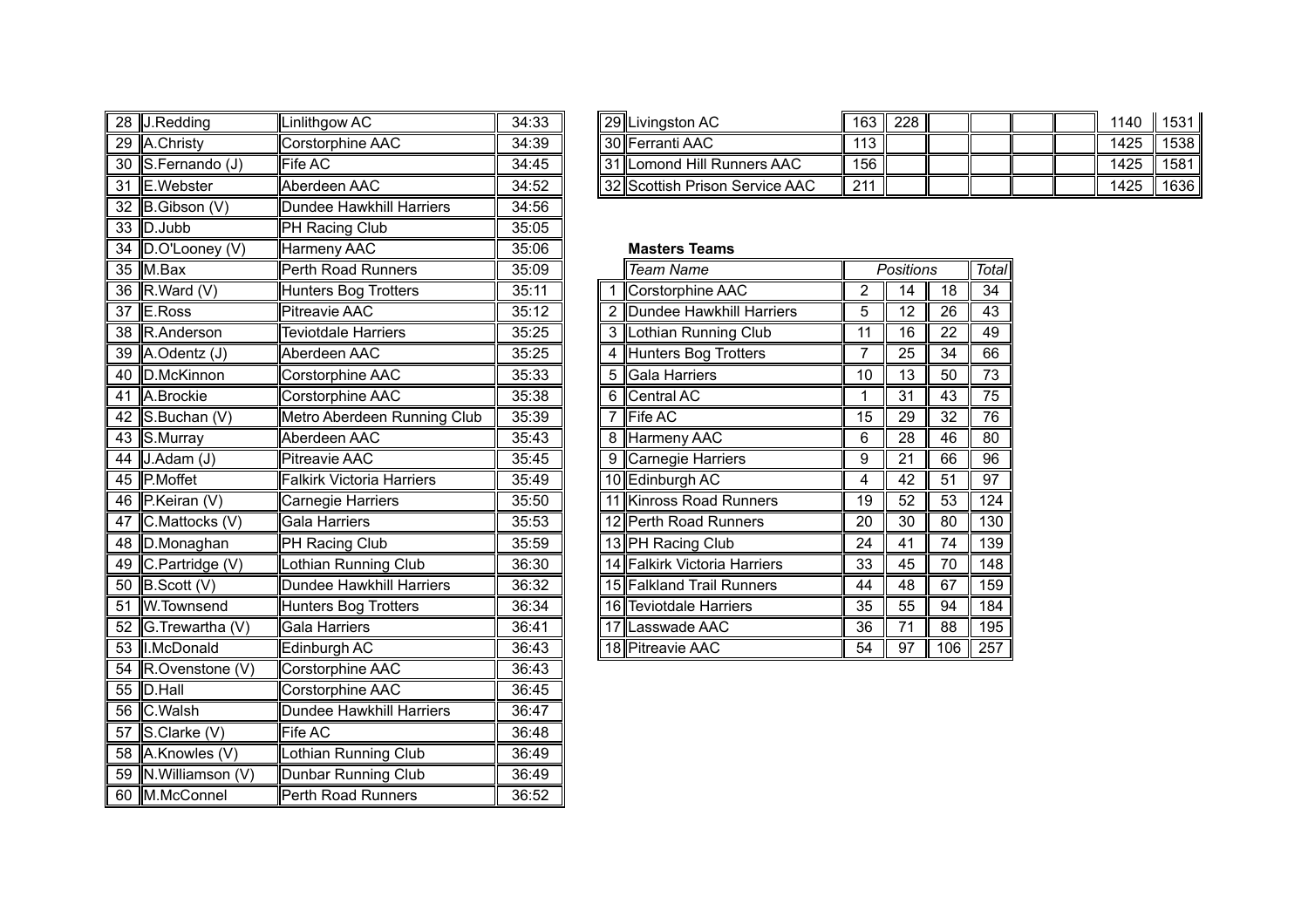| 61              | M.Famenco (J)    | Aberdeen AAC                     | 36:58 |
|-----------------|------------------|----------------------------------|-------|
| 62              | C.Somerville     | <b>PH Racing Club</b>            | 37:02 |
| 63              | I.McLeod (V)     | Corstorphine AAC                 | 37:02 |
| 64              | M.McDermott      | <b>Edinburgh AC</b>              | 37:08 |
| 65              | J.Adkin          | Edinburgh Univ Hare & Hounds     | 37:12 |
| 66              | D.Hesp(J)        | <b>Stirling Triathlon Club</b>   | 37:14 |
| 67              | S.Dyer           | <b>Dundee Hawkhill Harriers</b>  | 37:19 |
| 68              | E.Crawford       | Hunters Bog Trotters             | 37:27 |
| 69              | M.Newton (V)     | Kinross Road Runners             | 37:31 |
| 70              | C.Freshwater     | Hunters Bog Trotters             | 37:44 |
| 71              | J.Shanks         | <b>Falkirk Victoria Harriers</b> | 37:51 |
| 72              | C.McHardy        | Central AC                       | 37:53 |
| 73              | J.Darling (J)    | Lasswade AAC                     | 37:53 |
| 74              | K.Liddle         | Dundee Hawkhill Harriers         | 37:53 |
| $\overline{75}$ | A.Leech          | <b>Dundee Hawkhill Harriers</b>  | 37:55 |
| 76              | D.Lindsay        | Central AC                       | 37:57 |
| 77              | D.Ryan (V)       | Perth Road Runners               | 38:05 |
| 78              | I.Craven         | <b>Edinburgh AC</b>              | 38:05 |
| 79              | <b>D.Limmer</b>  | Portobello Running Club          | 38:10 |
| 80              | G.Bruce          | <b>Dundee Hawkhill Harriers</b>  | 38:10 |
| $\overline{81}$ | D.Baillie        | Edinburgh AC                     | 38:12 |
| $\overline{82}$ | A.O'Connor       | <b>Fife AC</b>                   | 38:26 |
| 83              | J.Peebles        | PH Racing Club                   | 38:29 |
| 84              | S.Ross (J)       | <b>Pitreavie AAC</b>             | 38:33 |
| 85              | C.Stephenson (V) | Carnegie Harriers                | 38:33 |
| 86              | B.McComish (V)   | Lothian Running Club             | 38:34 |
| 87              | I.Johnson (V)    | Corstorphine AAC                 | 38:44 |
| $\overline{88}$ | W.Beveridge (V)  | <b>PH Racing Club</b>            | 39:05 |
| $\overline{89}$ | O.Williams       | Edinburgh AC                     | 39:12 |
| 90              | $J$ . Thin $(V)$ | Hunters Bog Trotters             | 39:13 |
| 91              | J.Furniss        | Edinburgh AC                     | 39:18 |
| 92              | S.Matthews (V)   | <b>Dundee Hawkhill Harriers</b>  | 39:24 |
| 93              | A.Cameron (V)    | Corstorphine AAC                 | 39:30 |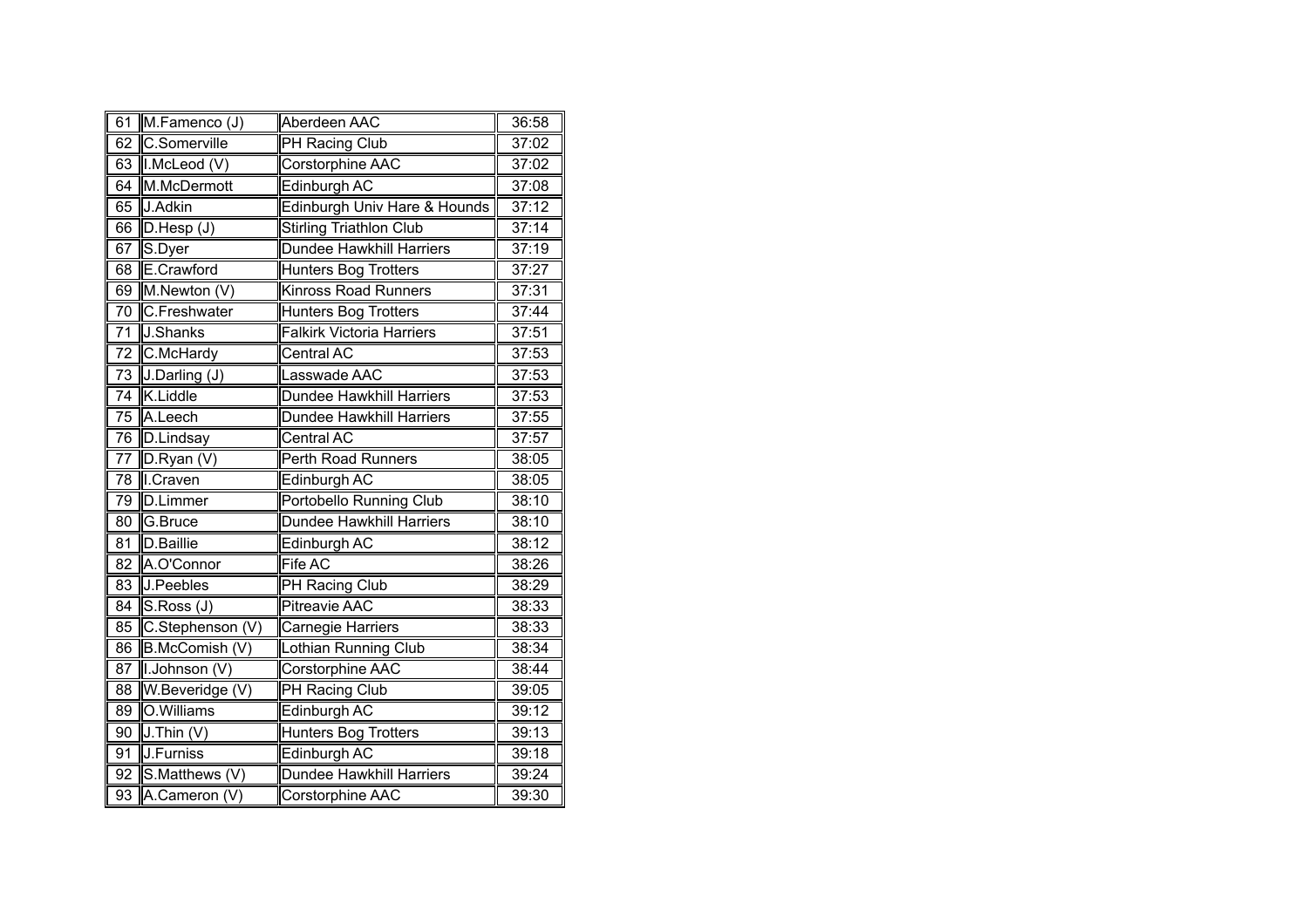| 94              | <b>B.Murphy</b>                  | Edinburgh Univ Hare & Hounds     | 39:32 |
|-----------------|----------------------------------|----------------------------------|-------|
| $\overline{95}$ | J.Rodgers                        | <b>Hunters Bog Trotters</b>      | 39:35 |
| 96              | F.McDonald                       | <b>Edinburgh AC</b>              | 39:36 |
| 97              | R.Borgeal                        | <b>Dundee Hawkhill Harriers</b>  | 39:39 |
| 98              | G.Stewart (V)                    | Harmeny AAC                      | 39:40 |
| 99              | J.McIntyre (V)                   | Fife AC                          | 39:42 |
|                 | 100 S.Love                       | PH Racing Club                   | 39:46 |
|                 | 101 R.Glenn (V)                  | Perth Road Runners               | 39:46 |
|                 | 102 D.Eckersley (V)              | <b>Central AC</b>                | 39:46 |
|                 | 103 D.Newman (V)                 | Fife AC                          | 39:46 |
|                 | 104 F.Johnston                   | Gala Harriers                    | 39:46 |
|                 | 105 H.Jones                      | <b>Hunters Bog Trotters</b>      | 39:46 |
|                 | 106 A.Ronald (V)                 | <b>Falkirk Victoria Harriers</b> | 39:52 |
|                 | 107 T.Norwood                    | Corstorphine AAC                 | 40:02 |
|                 | 108 P.Black                      | <b>Corstorphine AAC</b>          | 40:03 |
|                 | $109$ A. Hindle (V)              | <b>Hunters Bog Trotters</b>      | 40:05 |
|                 | 110 R. Jaffray $(V)$             | <b>Teviotdale Harriers</b>       | 40:08 |
|                 | 111 A.McGlone (V)                | Lasswade AAC                     | 40:10 |
|                 | 112 $R$ . Booth (V)              | Fife AC                          | 40:12 |
|                 | 113 $P$ Caban (V)                | <b>Ferranti AAC</b>              | 40:21 |
|                 | 114 $D.A$ rnott (V)              | Corstorphine AAC                 | 40:24 |
|                 | 115 M.Grant                      | <b>Hunters Bog Trotters</b>      | 40:24 |
|                 | 116 S.George                     | <b>Falkirk Victoria Harriers</b> | 40:31 |
|                 | 117 $D$ . Eades (V)              | Lothian Running Club             | 40:33 |
|                 | 118 R.Lascelles                  | Metro Aberdeen Running Club      | 40:34 |
|                 | 119 I.Stewart (V)                | <b>PH Racing Club</b>            | 40:37 |
|                 | 120 C.Creegan (V)                | Edinburgh AC                     | 40:37 |
|                 | 121 D.Shaw (V)                   | Central AC                       | 40:39 |
|                 | 122 C.O'Donnell                  | Dunbar Running Club              | 40:40 |
|                 | 123 T.Martin (V)                 | <b>Falkland Trail Runners</b>    | 40:45 |
|                 | 124 P.Faulks (V)                 | <b>Falkirk Victoria Harriers</b> | 40:47 |
|                 | 125 G.Orr $(V)$                  | Harmeny AAC                      | 40:51 |
|                 | 126 C.Graham-Marr (V) Central AC |                                  | 40:51 |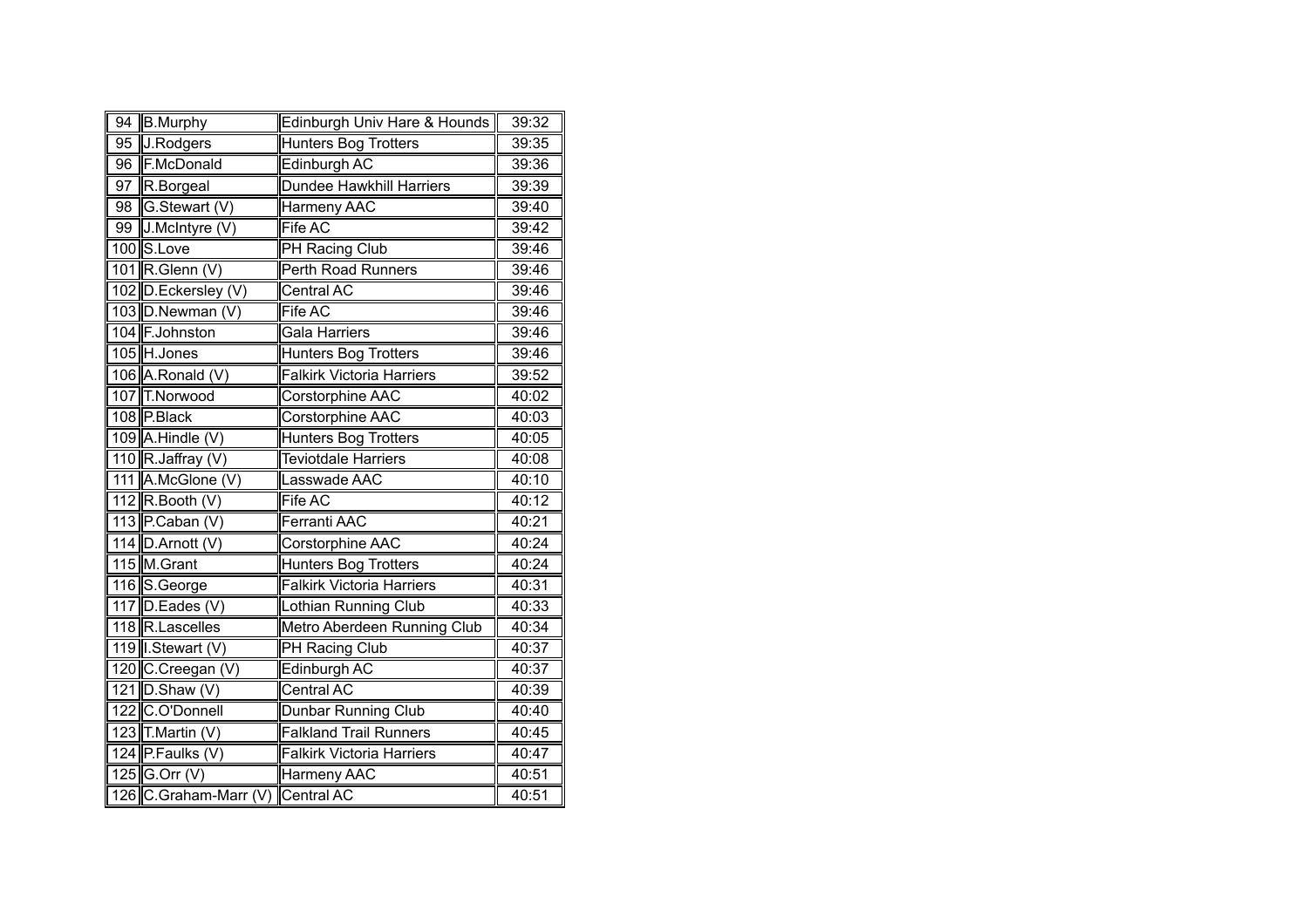| 127 M.Murdoch (V)    | <b>Falkland Trail Runners</b>    | 40:51 |
|----------------------|----------------------------------|-------|
| 128 N.Anderson (V)   | Linlithgow AC                    | 40:59 |
| 129 Y.Horsburgh (V)  | <b>Gala Harriers</b>             | 41:03 |
| 130 D.Riveria (V)    | Edinburgh AC                     | 41:03 |
| 131 S.Stachan (V)    | <b>Kinross Road Runners</b>      | 41:03 |
| 132 A.John (V)       | <b>Kinross Road Runners</b>      | 41:07 |
| 133 A.Quale          | Edinburgh AC                     | 41:09 |
| 134 J.Farquar (V)    | <b>Pitreavie AAC</b>             | 41:27 |
| 135 $A$ . Inglis (V) | <b>Teviotdale Harriers</b>       | 41:34 |
| 136 N.Scholes (V)    | <b>Strathearn Harriers</b>       | 41:34 |
| 137 M.Inglis (V)     | <b>Gala Harriers</b>             | 41:39 |
| 138 S.Mackay         | PH Racing Club                   | 41:47 |
| 139 M.Young          | Metro Aberdeen Running Club      | 41:48 |
| 140 A.Redman (V)     | Metro Aberdeen Running Club      | 41:50 |
| 141 A.Kay (V)        | <b>Harmeny AAC</b>               | 41:53 |
| $142$ L.Orr (V)      | Edinburgh AC                     | 41:56 |
| 143 G.Ashley         | <b>Hunters Bog Trotters</b>      | 41:56 |
| 144 K.Zeiner (V)     | Harmeny AAC                      | 42:01 |
| 145 D.Clements (V)   | <b>Edinburgh AC</b>              | 42:08 |
| $146$ E.McInnes (V)  | Lothian Running Club             | 42:10 |
| $147$ B. Lees (V)    | Lothian Running Club             | 42:11 |
| 148 R.Mussett (V)    | Central AC                       | 42:15 |
| $149$ D. Fish (V)    | Carnegie Harriers                | 42:18 |
| 150 M.Western (V)    | <b>Falkland Trail Runners</b>    | 42:20 |
| 151 N. Thomas (V)    | <b>Hunters Bog Trotters</b>      | 42:29 |
| 152 P.Dudchenko (V)  | <b>Linlithgow AC</b>             | 42:31 |
| 153 G.Matheson (V)   | <b>Falkirk Victoria Harriers</b> | 42:37 |
| 154 D.Scott (V)      | Lasswade AAC                     | 42:45 |
| 155 S.Dillon $(V)$   | Fife AC                          | 42:45 |
| 156 G.Pryde (V)      | <b>Lomond Hill Runners AAC</b>   | 42:51 |
| 157 P.Simpson (V)    | PH Racing Club                   | 43:02 |
| 158 I.Dunsmore (V)   | Central AC                       | 43:15 |
| 159 B.Noad           | Central AC                       | 43:17 |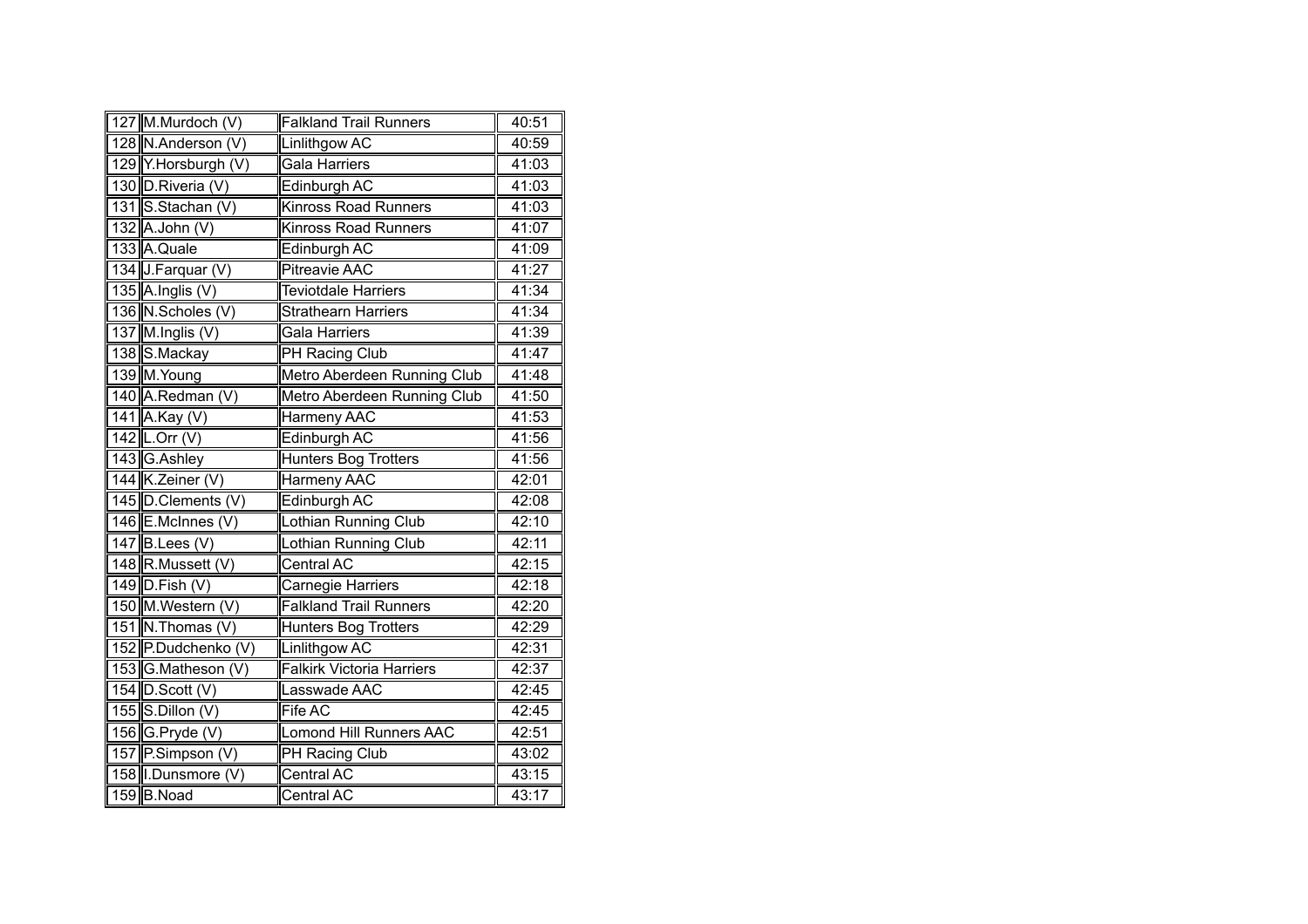| 160 D.McDonald (V)   | <b>Falkland Trail Runners</b>    | 43:31 |
|----------------------|----------------------------------|-------|
| 161 D.Alexander (V)  | Harmeny AAC                      | 43:41 |
| 162 J.Crookston (V)  | <b>PH Racing Club</b>            | 43:48 |
| 163 S.Thomson (V)    | Livingston AC                    | 44:00 |
| 164 P.Stewart (V)    | Perth Road Runners               | 44:03 |
| 165 A.Love (V)       | Aberdeen AAC                     | 44:08 |
| 166 B.Webster (V)    | <b>Kinross Road Runners</b>      | 44:12 |
| 167 C.Laing          | <b>Falkland Trail Runners</b>    | 44:21 |
| 168 G.Kemp           | <b>Kinross Road Runners</b>      | 44:23 |
| 169 A.Sinclair (V)   | <b>Kinross Road Runners</b>      | 44:23 |
| 170 J.Blair (V)      | Edinburgh AC                     | 44:26 |
| 171 S.Grieshaber (V) | <b>Perth Road Runners</b>        | 44:38 |
| 172 O.Pound          | Portobello Running Club          | 44:44 |
| 173 R.Dougal         | <b>Hunters Bog Trotters</b>      | 44:56 |
| 174 P.Forte $(V)$    | <b>Dundee Hawkhill Harriers</b>  | 45:06 |
| $175$ D. Gowan (V)   | Edinburgh AC                     | 45:10 |
| 176 G.Knipe (V)      | Lasswade AAC                     | 45:17 |
| 177 M.Finlayson (V)  | <b>Falkirk Victoria Harriers</b> | 45:18 |
| 178 N. Roberts (V)   | Stirling Triathlon Club          | 45:22 |
| 179 D.Brydon (V)     | Gala Harriers                    | 45:23 |
| 180 A.Aitken         | <b>Strathearn Harriers</b>       | 45:36 |
| 181 M.Placentino (V) | Dundee Hawkhill Harriers         | 45:45 |
| 182 G.Barker (V)     | Fife AC                          | 45:57 |
| 183 B.Harper (V)     | <b>Teviotdale Harriers</b>       | 46:00 |
| 184 A.Gallie (V)     | <b>Linlithgow AC</b>             | 46:03 |
| 185 J.Purves (V)     | <b>Gala Harriers</b>             | 46:07 |
| 186 N.Balloch        | PH Racing Club                   | 46:16 |
| 187 G.McFarlane (V)  | <b>Pitreavie AAC</b>             | 46:18 |
| 188 A.Anderson (V)   | Dunbar Running Club              | 46:20 |
| 189 J.McLaren (V)    | <b>Falkirk Victoria Harriers</b> | 46:20 |
| 190 $T$ . Nicoll (V) | Dundee Hawkhill Harriers         | 46:33 |
| 191 N.Passway (V)    | Dundee Hawkhill Harriers         | 46:42 |
| 192 H.Mulholland (V) | Lothian Running Club             | 46:44 |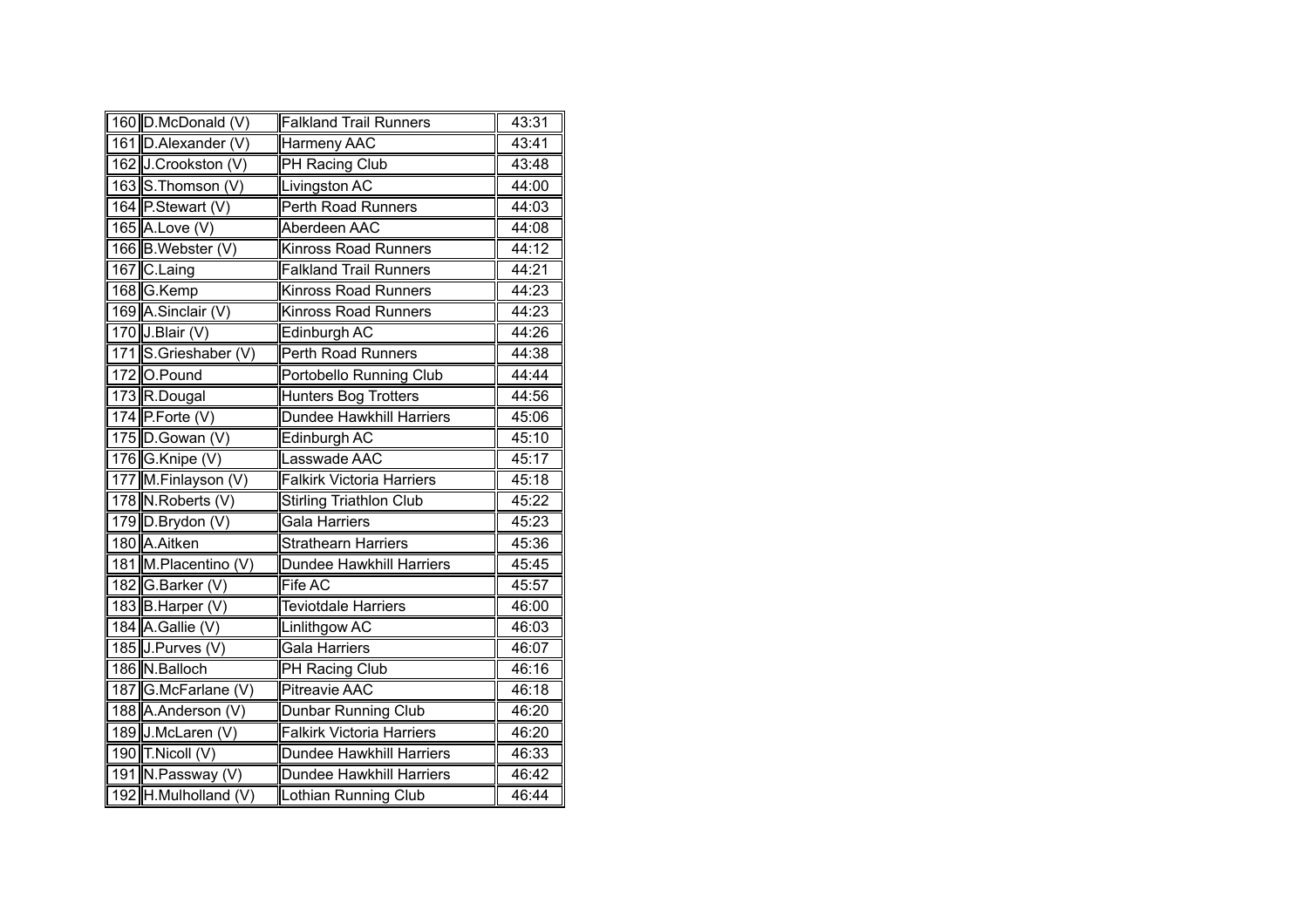| 193 N.Roberton (V)       | <b>Falkirk Victoria Harriers</b>   | 46:45 |
|--------------------------|------------------------------------|-------|
| 194 E.Hoare              | Edinburgh AC                       | 46:45 |
| 195 G.Dewar (V)          | <b>Falkirk Victoria Harriers</b>   | 46:51 |
| 196 D.Henderson          | <b>Pitreavie AAC</b>               | 46:53 |
| 197 $\vert$ B.Smith (V)  | Fife AC                            | 46:58 |
| 198 D.Blancas (V)        | Pitreavie AAC                      | 47:09 |
| 199 G.Lupton             | Portobello Running Club            | 47:33 |
| 200 $\vert$ D.Steele (V) | Edinburgh AC                       | 47:38 |
| 201 D. Wilkie            | Hunters Bog Trotters               | 47:43 |
| 202 K.Bonthrone (V)      | <b>Falkland Trail Runners</b>      | 47:49 |
| 203 T.Aidi               | Central AC                         | 48:10 |
| 204 C.Douglas            | <b>Falkirk Victoria Harriers</b>   | 48:12 |
| 205 T.Catlin (V)         | <b>Falkland Trail Runners</b>      | 48:12 |
| 206 S.Nisbet (V)         | <b>Kinross Road Runners</b>        | 48:31 |
| 207 J.Madsen (V)         | <b>Fife AC</b>                     | 48:43 |
| $208$ T. Purves (V)      | <b>Falkirk Victoria Harriers</b>   | 49:00 |
| 209   Thomson (V)        | <b>Strathearn Harriers</b>         | 49:11 |
| 210 A.Gall (V)           | <b>Central AC</b>                  | 49:15 |
| 211 G.Gallacher          | <b>Scottish Prison Service AAC</b> | 49:21 |
| 212 C.Sinclair (V)       | <b>Central AC</b>                  | 49:59 |
| 213 M.Taylor (V)         | Harmeny AAC                        | 50:04 |
| 214 K.Letham (V)         | <b>Dundee Hawkhill Harriers</b>    | 50:06 |
| 215 S.Johnston (V)       | <b>Falkirk Victoria Harriers</b>   | 50:12 |
| 216 A.McCallum (V)       | <b>Falkirk Victoria Harriers</b>   | 50:26 |
| 217 P.Lockie (V)         | <b>Teviotdale Harriers</b>         | 50:34 |
| 218 M.Leadbetter (V)     | Lothian Running Club               | 50:40 |
| $219$ S. Baird (V)       | <b>Falkirk Victoria Harriers</b>   | 50:53 |
| 220 K.Mearns (V)         | Lothian Running Club               | 50:56 |
| 221 G.Barrie (V)         | Carnegie Harriers                  | 51:18 |
| 222 $R$ . Milton (V)     | PH Racing Club                     | 52:12 |
| 223 A.Coltman (V)        | <b>Teviotdale Harriers</b>         | 52:45 |
| 224 S. Greer $(V)$       | Carnegie Harriers                  | 53:44 |
| 225 M.Barr $(V)$         | <b>Pitreavie AAC</b>               | 54:02 |